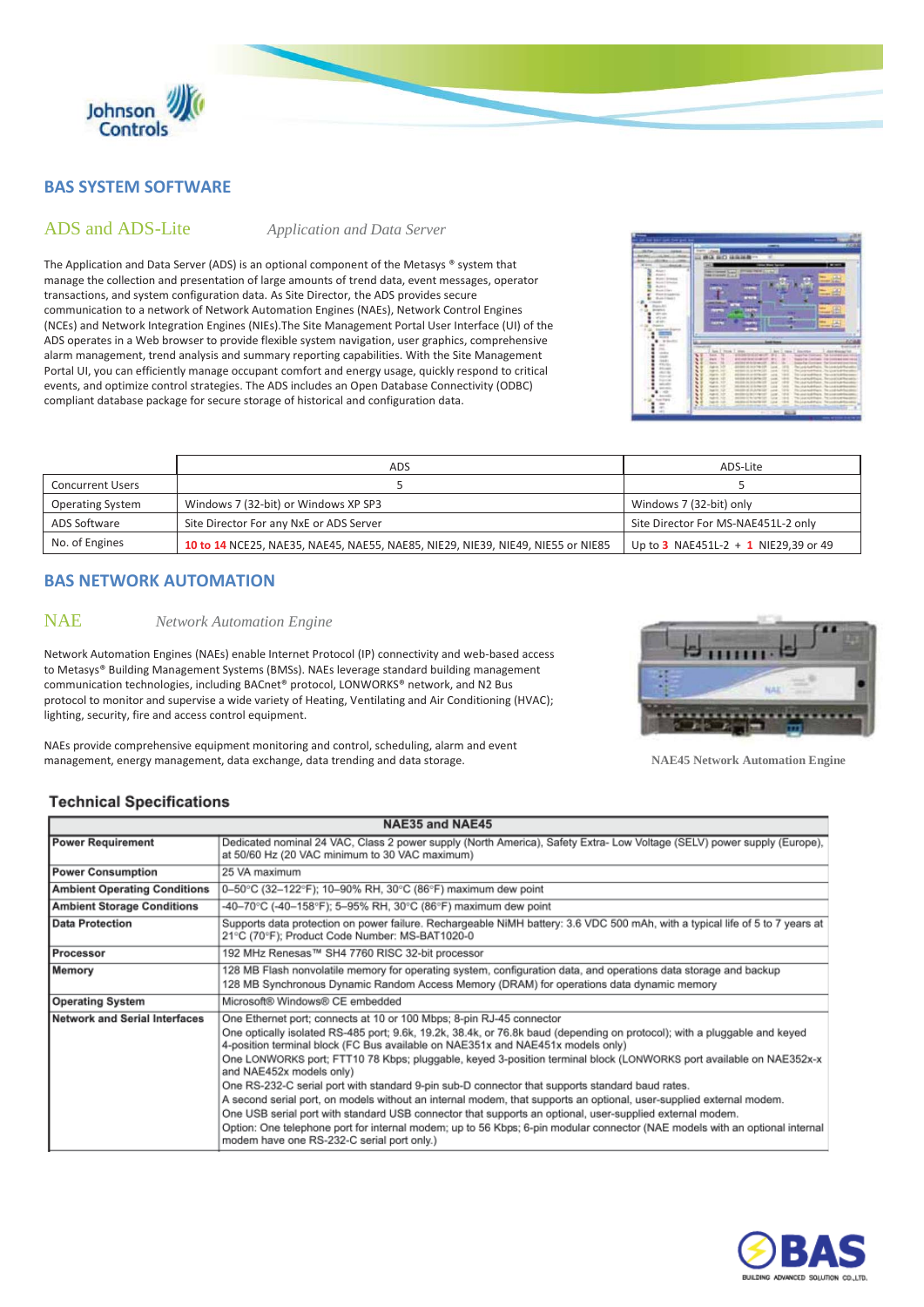

Figure 2: Metasys System with Field Equipment Controllers Ready Access Portal UI<br>on Handheld Device ADS<br>(Site Director) Site Management Portal or<br>Ready Access Portal UI Wireless<br>Access Point Aur r. ä IP Ethernet **BACnet** WR7 **IOM** Network Senso NAE55 NCE25 D **NAE85** FEC FC Bus ÷ ZFR FEC **VMA16** Coordinator FC Bus SA Bus FAC **IOM JOM**  $\overline{\phantom{a}}$ WRZ<br>Sensor  $NS$ FAC SA Bus SA Bus Senso  $NS$ **IOM**  $NS$ SA Bus **ZFR Wireless** Sensor Sensor **Field Bus**  $|_{IOM}$  $NS$ F. Sensor



**Screenshots of ADS computer graphics**



**FIRE ALARM SYSTEM ACCESS CONTROL** 





## P2000 Wired Access Control Architecture Options

Connecting readers to P2000 network

■ CK721-A Controller (up to 64 readers) RDR2SA two-reader terminal module

- RDR8S eight-reader terminal module
- S321-IP Controller (1 or 2 readers)
- $HIDEdge$ 
	- Edge Reader/Controller Edge Plus Controller
- Isonas PowerNet Reader/Controller







 **CCTV Monitoring**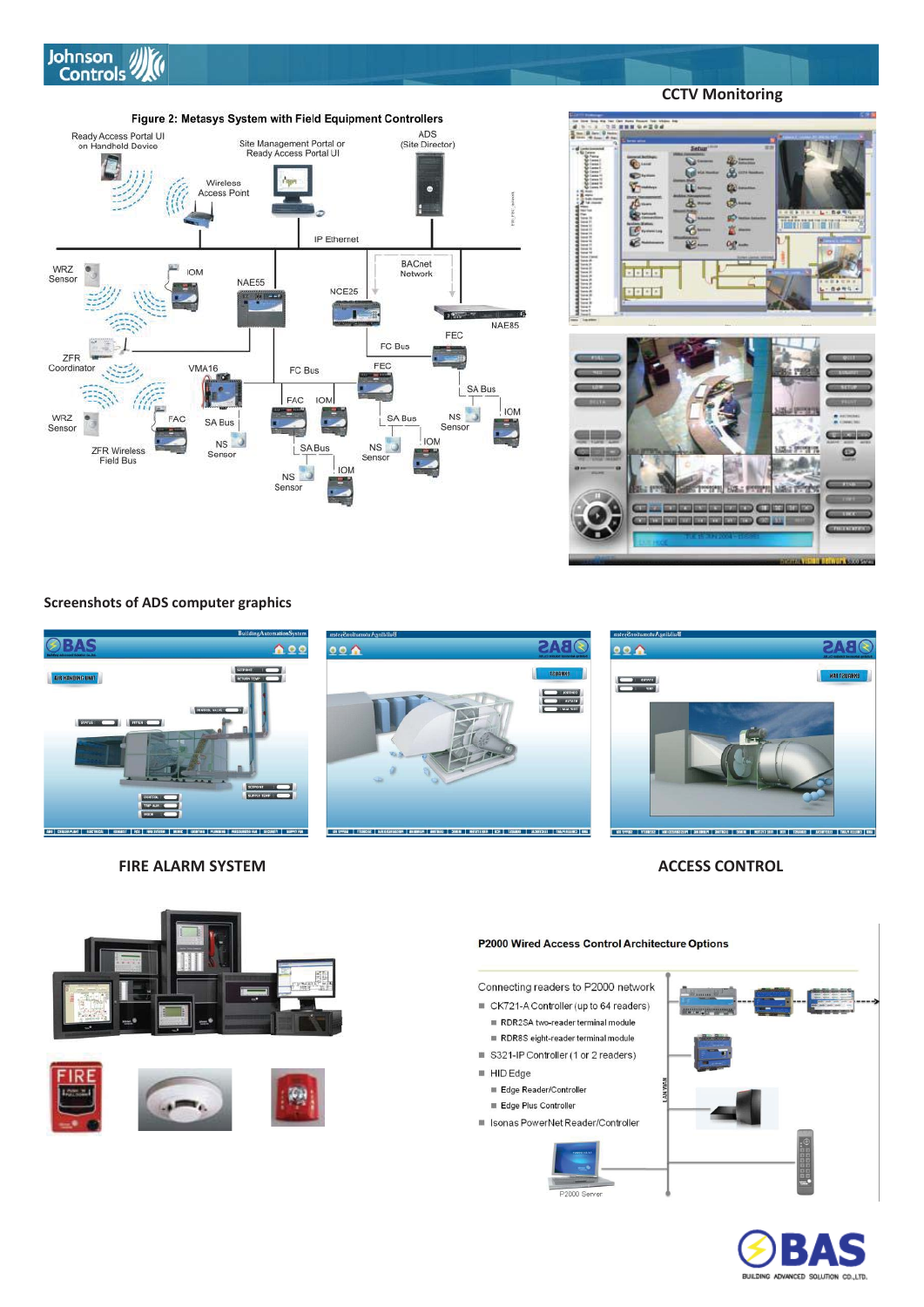## **HVAC CONTROL PRODUCTS**

## **SENSORS**

## Features



### $\overline{\phantom{a}}$ Wall mount

Features

Built-in Sensing Element-Pt1000

x Measuring Range– 0–2000 ppm CO2 Output  $-4-20$ mA or 0-10VDC Accuracy –  $\pm$ 50ppm  $\pm$ 3% of reading x Supply Voltage – 20 to 30 VAC

18 to 30 VDC



## TM-3100 *Room Temperature Sensor* HT-1000 *Room Humidity Transmitter*

### Features

- Wall mount
- x Humidity Range 0 -100% RH
- Output  $-0 10$  VDC
- $Accuracy \pm 2\%$
- Supply Voltage  $15$  Volts  $\pm 10\%$

## CD-W00-x0-1 *Space CO2 Transmitter* DH100ACDCLP *Duct Smoke Detector*



## Features

- 4-wire Photoelectric
- x Voltage 20-29 VDC / 24 VAC
- $-120/220/240$  VAC
- x Contact 12A @ 30 VAC/DC



x Wall mount

## Features

- Duct mount
- Sensing Element Pt1000
- x Accuracy EN 60751, Class A
- Option mounting flange



## TS-910x *Duct Temperature Sensor* TS-910x *PipeTemperature Sensor*

## Features

- Pipe mount
- Sensing Element Pt1000
- x Accuracy EN 60751, Class A

## Features

- x Switch SPDT Contacts 15A 230 V
- Connection  $-\frac{1}{2}$ " or  $\frac{3}{4}$ " NPTF
- x 4 paddles : 1",2",3" & 6" AISI 301



## F61 *Liquid Flow Switch* F62 *Air Flow Switch*

## Features

- x Switch SPDT Contacts 15A 230 V
- x Max Air Velocity 10 m/s
- Paddle : 55 mm mounted
- 80 mm separate

## Features

- x Switch SPDT Contacts 2A 250 V
- x Range 0.5 1000 Pa
- Standard PG11 nipple

## P233 Air Differential Pressure Switch **Setra 264** Air Differential Pressure Transducer



- Features
- $Range 0 100$  in. W.C. x Output – 4 to 20 mA 1000 Pa
- Overpressure Up to 10 psi





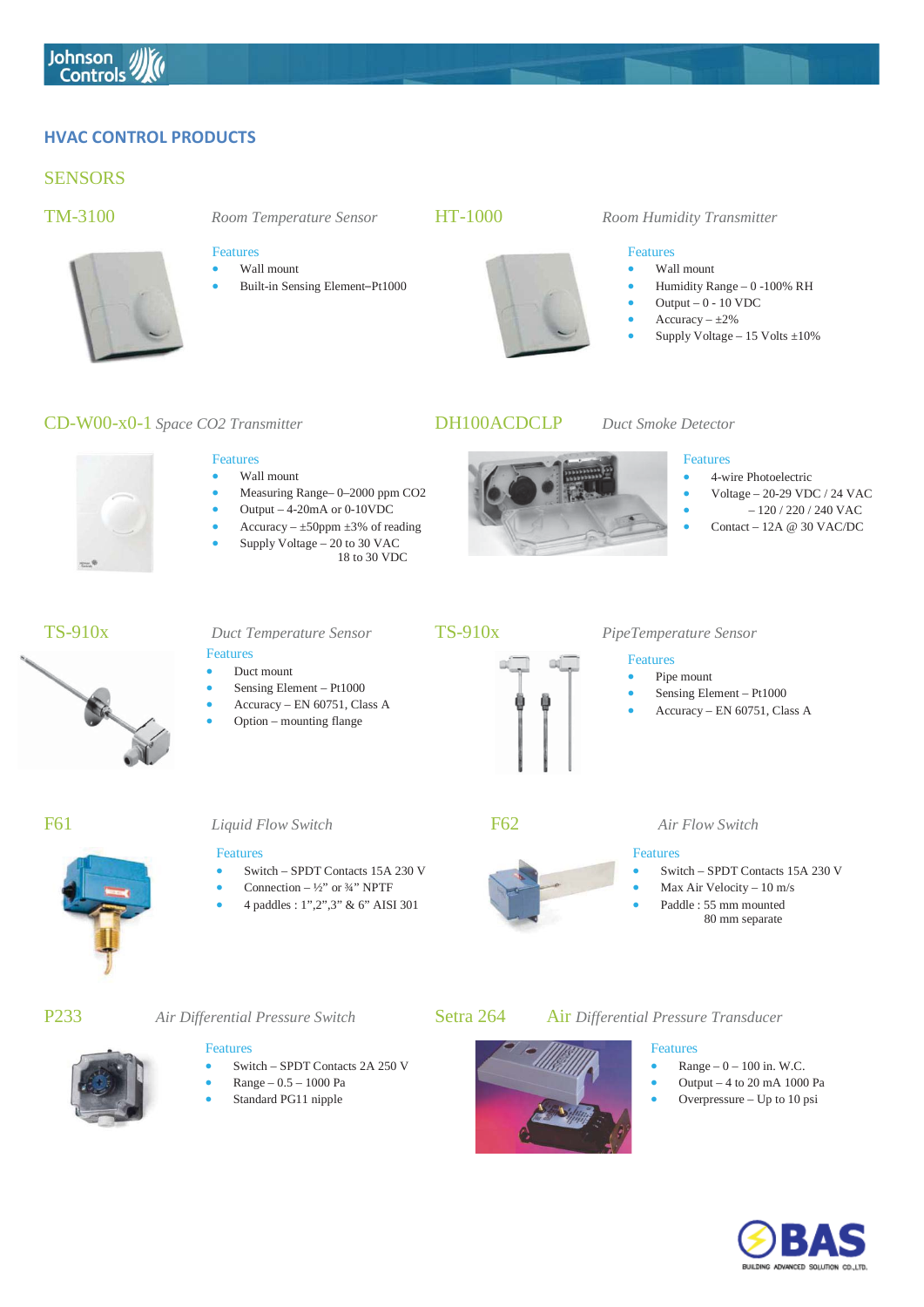